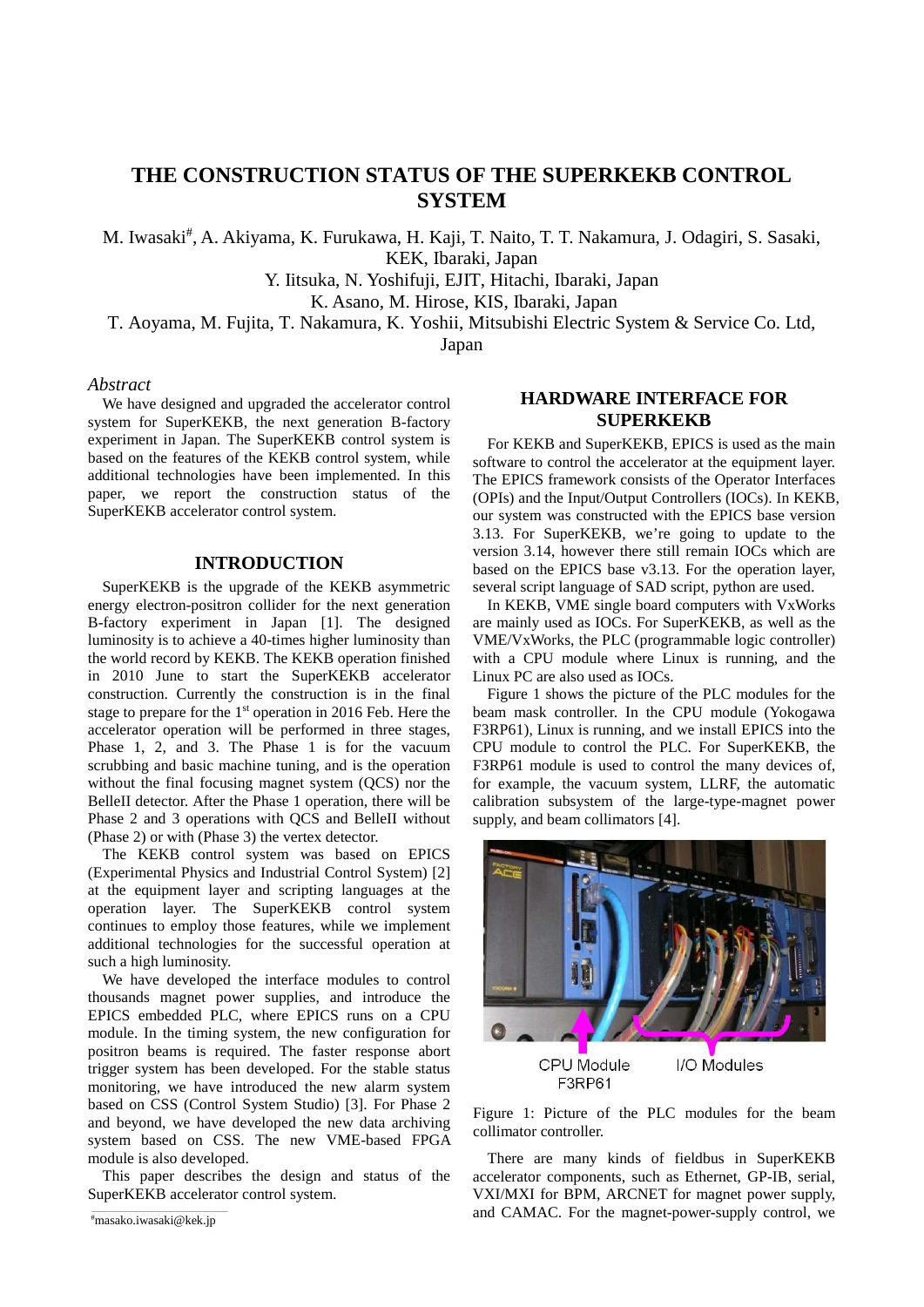have developed the PSICM (Power Supply Interface Controller Module) for KEKB. In SuperKEKB, significant number power supplies have been newly installed, and we have upgraded the PSICM [5], which is fully backword compatible to the previous PSICM.



Figure 2: The upgraded PSICM (Power Supply Interface Controller Module), used for the magnet power supply control, for SuperKEKB.

Figure 2 shows the picture of the upgraded PSICM for SuperKEKB. The new PSICM has features of the faster data transfer rate of 10Mbps or 5Mbps in addition to the 2.5Mbps of KEKB, 32-bit data handling to support the 24, 20, or 18-bit resolution DAC (the previous PSICM supports 16-bit only), and redundant timing-signal inputs. For the Phase 1 operation, we use both old and new PSICM due to the budget limitation, and 426 new PSICM (out of the 2162 magnet power supplies in LER and HER) have been installed.

### **DATA ARCHIVING SYSTEM**

In KEKB, we have used KEKBLog as a data archiving system. In SuperKEKB, we continue to use the KEKBLog which is the file based logging system, as a primary data archiving system. In addition, the new data archiving system based on the CSS [3] Archiver is also developed. CSS is originally developed at DESY, and has many general software components for the device control. CSS-based Archiver is one of the CSS tools, which collects data using the EPICS Channel Access protocol, and stores the data to the backend relational database system. Here we use PostgreSQL for the database system.

The database can be directly accessed with CSS. We have also developed the data browser program which directly accesses the database, based on the ROOT [6]. ROOT is the software framework based on C++ developed at CERN, and is used by many experiments in high-energy physics, astrophysics, etc. User's PC with CSS or the ROOT based browser can remotely access to the database for the real-time, historical, or trend data monitoring.

Currently, the CSS Archiver with the PostgreSQL backend database is running on our system. It collects the vacuum system data and the QCS cryogenic data, and works without problem so far.

#### **NEW ALARM SYSTEM**

In KEKB, we used SAD based alarm system. For SuperKEKB, we have constructed the new alarm system based on the CSS BEAST alarm handler software [7]. The alarm system monitors the severity of EPICS records, and updates the database which shows the alarm status of the monitored EPICS records. The system also uses the other database for the alarm history logging. We use PostgreSQL for both databases. Figure 3 shows the schematic view of the alarm system.



Figure 3: Schematic view of the new alarm system based on the CSS BEAST alarm handler software.

Though the CSS alarm system is already used in many accelerators, the evaluation test is important to ensure the new alarm system can stably operate under the SuperKEKB environment of several 10 thousands alarm points (~25,000 in KEKB). We did load tests using dummy records, and confirm the CSS alarm system works well under such huge number of monitoring points. We have also prepared the user interface software tools based on Python for the alarm system. Currently, the CSS alarm system is running on our system, and monitors the vacuum system data without any problem so far.

#### **TIMING SYSTEM FOR SUPERKEKB**

In SuperKEKB, we construct the positron Damping Ring (DR) to produce the lower emittance beams. The KEKB timing system is based on a frequency divider/multiply and a digital delay technique. Since the KEKB ring RF (508.887MHz) is not a divisor of the Linac RF (2856 MHz), both of the KEKB ring and the Linac frequencies are locked with a common divisor frequency (10.385 MHz = 96ns cycle), which determines the injection timing. For the SuperKEKB positron injection, the injection timing of 96ns cycle for KEKB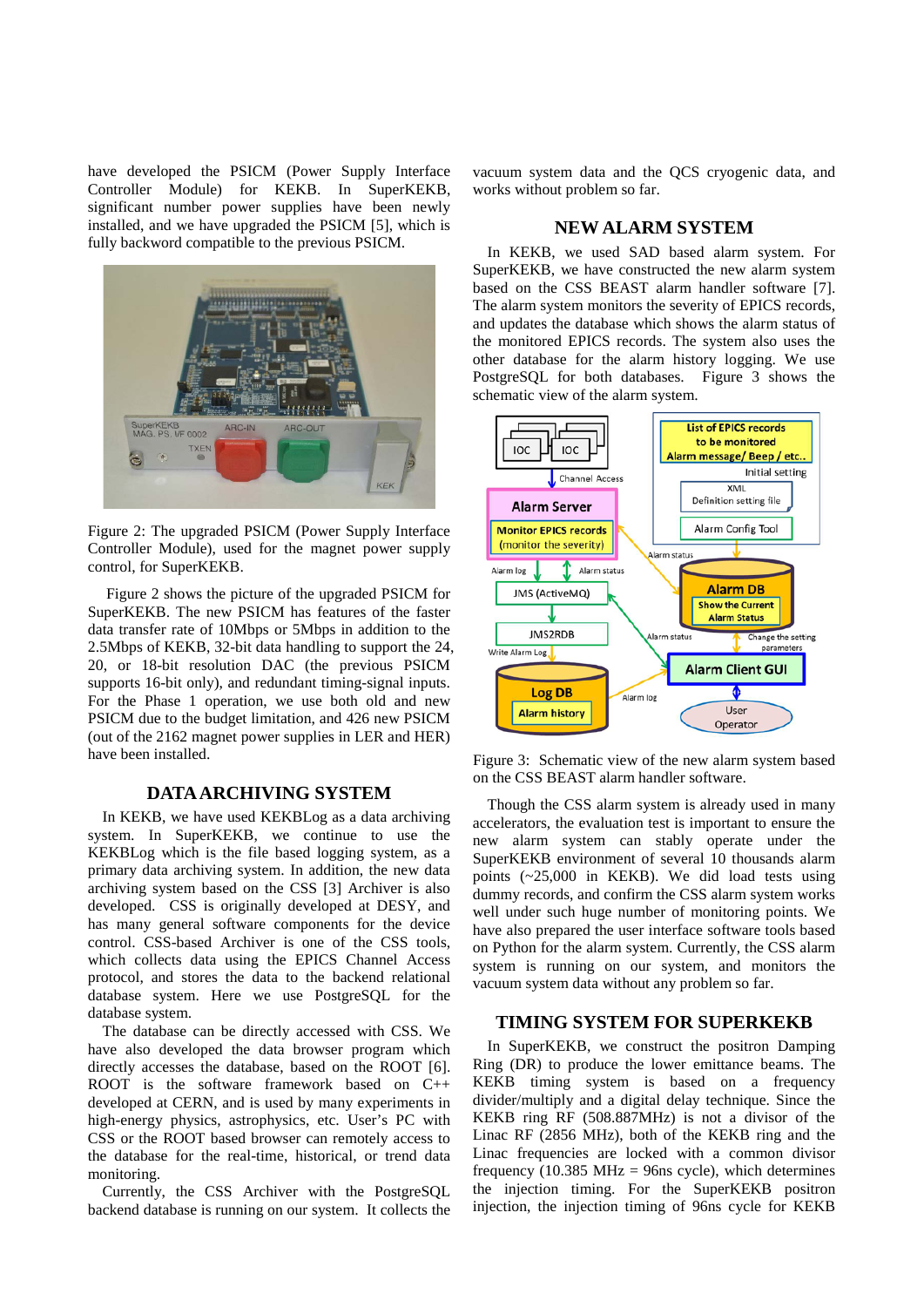becomes 11.34 ms, because of the properties of DR, if we use the similar configuration as KEKB.

Instead of this, we have developed the new timing system, which generates the injection timing signals  $[8]$ . Figure 4 shows the layout of the event timing system located at the Linac main trigger station for the SuperKEKB positron injection. The system consists with two layers of event generators (EVGs). As EVG detects



Figure 4: Layout of the event timing system at the Linac main trigger station for SuperKEKB positron injections.

the external trigger, EVG generates and sends the timing signal to the event receivers (EVRs). The trigger for the upper layer EVG (global EVG) is a coincidence between 50Hz and 11.34 ms cycle, which corresponds to a few second cycle. The global EVG sends the 50Hz timing signal for EVR. The EVR outputs 50Hz trigger signals to the lower layer EVGs (local EVGs). The local EVG for the Linac below the DR generates the timing signals, in taking account for the proper positron injections.

For SuperKEKB, we have developed the new Event modules, which are utilized to deliver triggers to the DR beam monitors. Figure 5 is a picture of the new Event Generator, VME-EVO, having 2 inputs and 8 outputs. The details of the VME-EVO module as well as the new Event Receiver VME-EVE, are described in ref. [8].The triggers for 84 DR beam position monitors will be managed with 5 new Event modules.



Figure 5: The new Event Generator, VME-EVO.

### **ABORT TRIGGER SYSTEM**

We have developed the faster response abort trigger system for SuperKEKB [9]. Figure 6 shows the layout of the abort trigger system.

There are over 130 points which monitor the beam status and issue the abort signal. The abort signal is E/O converted, and received by the VME abort modules located at the local control rooms. 20 local abort modules are connected to the abort module in the SuperKEKB control room, which gathers the local abort module signals, takes OR of them, and issues the trigger signal to the abort kicker.

In KEKB, these modules are connected with wires, and low pass filters which caused time delay of  $~100\mu s$  were necessary for the noise reduction. For SuperKEKB, we have adopted the E/O conversion, replaced the wires with the optical cables to transfer the signal, and removed the low pass filters from the system. The total abort trigger system response time is improved to 20  $\mu$ s.

Based on the feasibility tests with a prototype module, the new module design has been improved and fixed. The new system has been partially installed and has worked with the previous system.



Figure 6: Layout of the SuperKEKB abort trigger system.

# **NEW SIGNAL TRANSFER SCHEME WITH FPGA BOARD**

We have developed the new signal transfer scheme for the communication between SuperKEKB and the BelleII detector, e.g. injection control. In KEKB, we transfer E/O converted signals via ~2km length optical cables for the accelerator and detector communication. In SuperKEKB, the number of signals to be transferred increases, while the above signal transfer scheme requires the same number optical cables as the signals to be transferred.

To save the optical cable, we have developed the new signal transfer scheme using FPGA, based on digital sampling, parallel to serial, and serial to parallel conversions, shown in Figure 7. We use  $SFP(+)$  for the optical signal interface. The number of the optical cables in this system is reduced to two, for incoming and outgoing signals, as shown in Figure 8. Since SFP has the signal transfer bandwidth of 1 Gbps (~5 Gbps for SFP+), the digital sampling rate of higher than MHz, which is the higher rate than the beam revolution frequency of 100 KHz, is possible in this scheme.